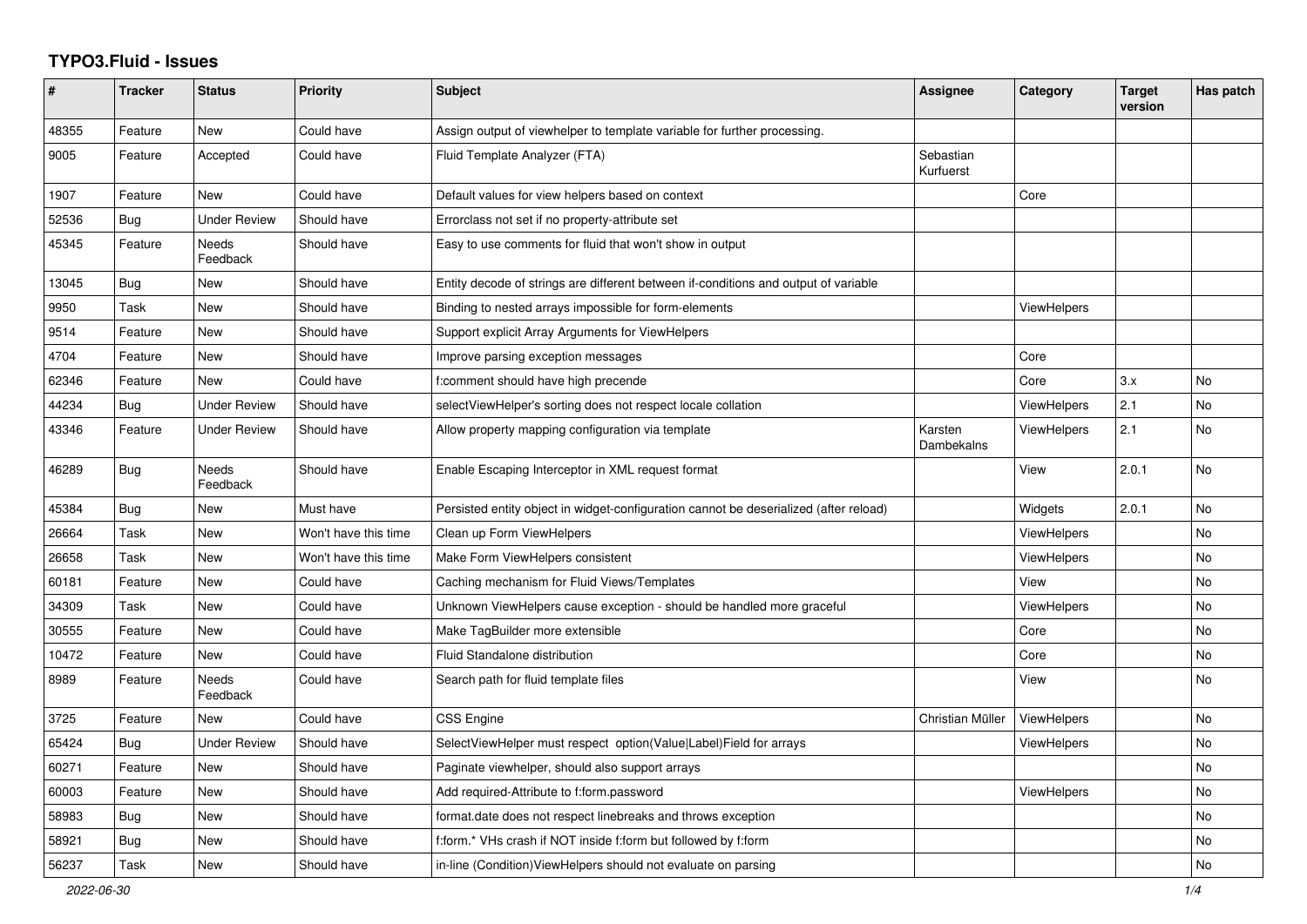| #     | <b>Tracker</b> | <b>Status</b>       | <b>Priority</b> | Subject                                                                                       | Assignee              | Category    | <b>Target</b><br>version | Has patch |
|-------|----------------|---------------------|-----------------|-----------------------------------------------------------------------------------------------|-----------------------|-------------|--------------------------|-----------|
| 55008 | Bug            | <b>Under Review</b> | Should have     | Interceptors should be used in Partials                                                       | Christian Müller      |             |                          | <b>No</b> |
| 54284 | <b>Bug</b>     | New                 | Should have     | Default Option for Switch/Case VH                                                             |                       | ViewHelpers |                          | No        |
| 54195 | Task           | <b>New</b>          | Should have     | Rename and move FormViewHelper's errorClass value, currently 'f3-form-error'                  | Adrian Föder          | ViewHelpers |                          | No        |
| 53806 | Bug            | <b>Under Review</b> | Should have     | Paginate widget maximumNumberOfLinks rendering wrong number of links                          | Bastian<br>Waidelich  | Widgets     |                          | No        |
| 52640 | Feature        | <b>Under Review</b> | Should have     | Create an UnlessViewHelper as opposite to the IfViewHelper                                    | Marc Neuhaus          |             |                          | <b>No</b> |
| 52591 | Bug            | New                 | Should have     | The Pagination Widget broken for joined objects                                               |                       |             |                          | No        |
| 51277 | Feature        | <b>New</b>          | Should have     | ViewHelper context should be aware of actual file occurrence                                  |                       |             |                          | No        |
| 50888 | Bug            | <b>Under Review</b> | Should have     | WSOD by changing name of section and if Fluid caches are generated                            |                       |             |                          | No        |
| 49756 | Feature        | <b>Under Review</b> | Should have     | Select values by array key in checkbox viewhelper                                             |                       |             |                          | No        |
| 49600 | Bug            | New                 | Should have     | f:form tag shown as a HTML on frontend                                                        |                       | ViewHelpers |                          | No        |
| 47669 | Task           | New                 | Should have     | FormViewHelper does not define the default request method                                     |                       |             |                          | No        |
| 47006 | Bug            | <b>Under Review</b> | Should have     | widget identifier are not unique                                                              |                       |             |                          | No        |
| 46545 | Feature        | New                 | Should have     | Better support for arrays in options of SelectViewHelper                                      |                       |             |                          | No        |
| 46257 | Feature        | <b>Under Review</b> | Should have     | Add escape sequence support for Fluid                                                         |                       | Core        |                          | No        |
| 46091 | Task           | Needs<br>Feedback   | Should have     | Show source file name and position on exceptions during parsing                               |                       |             |                          | No        |
| 45394 | Task           | New                 | Should have     | Forwardport Unit test for standalone view                                                     |                       | View        |                          | No        |
| 45153 | Feature        | New                 | Should have     | f:be.menus.actionMenuItem - Detection of the current select option is insufficient            |                       |             |                          | <b>No</b> |
| 43072 | Task           | New                 | Should have     | Remove TOKENS for adding templates fallback in Backporter                                     |                       | View        |                          | No        |
| 43071 | Task           | New                 | Should have     | Remove TOKENS for adding fallback teplates in B                                               |                       |             |                          | No        |
| 42743 | Task           | <b>New</b>          | Should have     | Remove inline style for hidden form fields                                                    |                       |             |                          | No        |
| 42397 | Feature        | New                 | Should have     | Missing viewhelper for general links                                                          |                       |             |                          | No        |
| 40081 | Feature        | <b>New</b>          | Should have     | Allow assigned variables as keys in arrays                                                    |                       |             |                          | No        |
| 39990 | <b>Bug</b>     | New                 | Should have     | Same form twice in one template: hidden fields for empty values are only rendered<br>once     |                       | Core        |                          | No        |
| 39936 | Feature        | <b>New</b>          | Should have     | registerTagAttribute should handle default values                                             |                       | ViewHelpers |                          | <b>No</b> |
| 38130 | Feature        | New                 | Should have     | Checkboxes and multiple select fields should have an assignable default value                 |                       |             |                          | No        |
| 37619 | <b>Bug</b>     | New                 | Should have     | Fatal Error when using variable in name attribute of Section ViewHelper                       |                       | ViewHelpers |                          | No        |
| 37095 | Feature        | New                 | Should have     | It should be possible to set a different template on a Fluid TemplateView inside an<br>action | Christopher<br>Hlubek |             |                          | No        |
| 36655 | Bug            | New                 | Should have     | <b>Pagination Links</b>                                                                       |                       | Widgets     |                          | No        |
| 36410 | Feature        | New                 | Should have     | Allow templates to send arguments back to layout                                              |                       | ViewHelpers |                          | No        |
| 34682 | <b>Bug</b>     | <b>Under Review</b> | Should have     | Radio Button missing checked on validation error                                              |                       | ViewHelpers |                          | No        |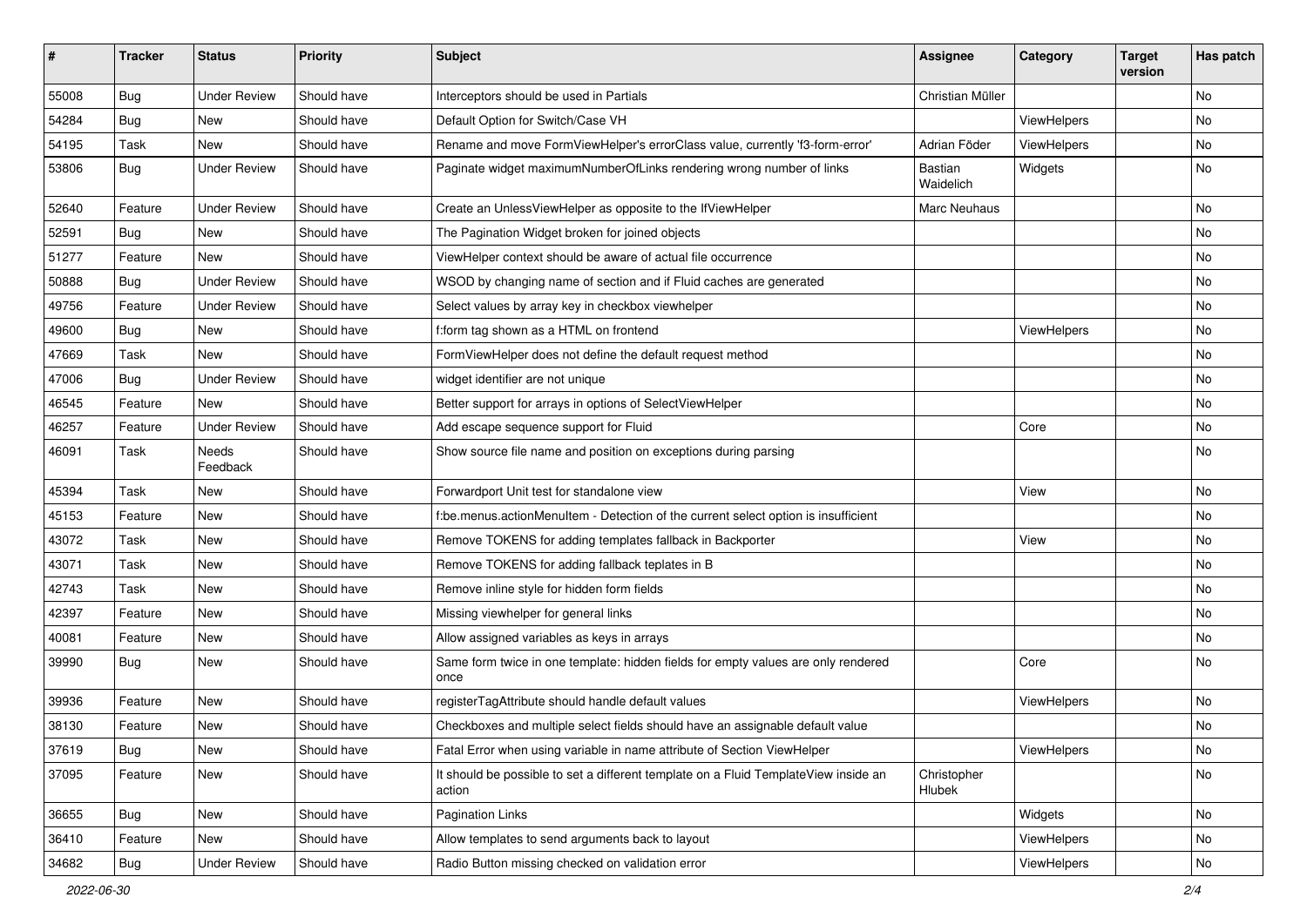| $\vert$ # | <b>Tracker</b> | <b>Status</b>       | <b>Priority</b> | <b>Subject</b>                                                                                              | <b>Assignee</b>        | Category           | <b>Target</b><br>version | Has patch |
|-----------|----------------|---------------------|-----------------|-------------------------------------------------------------------------------------------------------------|------------------------|--------------------|--------------------------|-----------|
| 33394     | Feature        | Needs<br>Feedback   | Should have     | Logical expression parser for BooleanNode                                                                   | <b>Tobias Liebig</b>   | Core               |                          | No        |
| 33215     | Feature        | New                 | Should have     | RFC: Dynamic values in ObjectAccess paths                                                                   |                        |                    |                          | No        |
| 31955     | Feature        | New                 | Should have     | f:uri.widget                                                                                                |                        | Widgets            |                          | No        |
| 28554     | Bug            | New                 | Should have     | (v4) implement feature flag to disable caching                                                              |                        |                    |                          | No        |
| 28553     | <b>Bug</b>     | New                 | Should have     | improve XHProf test setup                                                                                   |                        |                    |                          | No        |
| 28552     | Bug            | New                 | Should have     | (v5) write ViewHelper test for compiled run; adjust functional test to do two passes<br>(uncached & cached) |                        |                    |                          | No        |
| 28551     | <b>Bug</b>     | Accepted            | Should have     | (v4) backport VHTest                                                                                        | Sebastian<br>Kurfuerst |                    |                          | No        |
| 28550     | Bug            | New                 | Should have     | (v4) make widgets cacheable, i.e. not implement childnodeaccess interface                                   |                        |                    |                          | No        |
| 28549     | Bug            | New                 | Should have     | make widgets cacheable, i.e. not implement childnodeaccess interface                                        |                        |                    |                          | No        |
| 12863     | <b>Bug</b>     | New                 | Should have     | Attributes of a viewhelper can't contain a '-'                                                              | Sebastian<br>Kurfuerst | Core               |                          | No        |
| 10911     | Task           | New                 | Should have     | Tx_Fluid_ViewHelpers_Form_AbstractFormViewHelper->renderHiddenIdentityField<br>should be more reliable      |                        | ViewHelpers        |                          | No        |
| 8648      | <b>Bug</b>     | New                 | Should have     | format.crop ViewHelper should support all features of the crop stdWrap function                             |                        | ViewHelpers        |                          | No        |
| 8491      | Task           | Needs<br>Feedback   | Should have     | link.action and uri.action differ in absolute argument                                                      | Karsten<br>Dambekalns  | <b>ViewHelpers</b> |                          | No        |
| 5933      | Feature        | Accepted            | Should have     | Optional section rendering                                                                                  | Sebastian<br>Kurfuerst | ViewHelpers        |                          | No        |
| 3481      | Bug            | New                 | Should have     | Use ViewHelperVariableContainer in PostParseFacet                                                           |                        | Core               |                          | No        |
| 3291      | Feature        | Needs<br>Feedback   | Should have     | Cacheable viewhelpers                                                                                       |                        |                    |                          | No        |
| 59057     | <b>Bug</b>     | <b>Under Review</b> | Must have       | Hidden empty value fields shoud be disabled when related field is disabled                                  | Bastian<br>Waidelich   | ViewHelpers        |                          | <b>No</b> |
| 57885     | Bug            | New                 | Must have       | Inputs are cleared from a second form if the first form produced a vallidation error                        |                        |                    |                          | No        |
| 51100     | Feature        | New                 | Must have       | Links with absolute URI should have the option of URI Scheme                                                |                        | ViewHelpers        |                          | No        |
| 49038     | <b>Bug</b>     | New                 | Must have       | form.select does not select the first item if prependOptionValue is used                                    |                        |                    |                          | No        |
| 40064     | Bug            | New                 | Must have       | Multiselect is not getting persisted                                                                        |                        | ViewHelpers        |                          | No        |
| 38369     | <b>Bug</b>     | New                 | Must have       | Resource ViewHelpers should not fall back to request package                                                |                        | View               |                          | No        |
| 33628     | Bug            | Needs<br>Feedback   | Must have       | Multicheckboxes (multiselect) for Collections don't work                                                    | Christian Müller       | ViewHelpers        |                          | No        |
| 33551     | Bug            | New                 | Must have       | View helper values break out of a partial scope                                                             | Sebastian<br>Kurfuerst | Core               |                          | No        |
| 27607     | <b>Bug</b>     | New                 | Must have       | Make Fluid comparisons work when first element is STRING, second is NULL.                                   |                        | Core               |                          | No        |